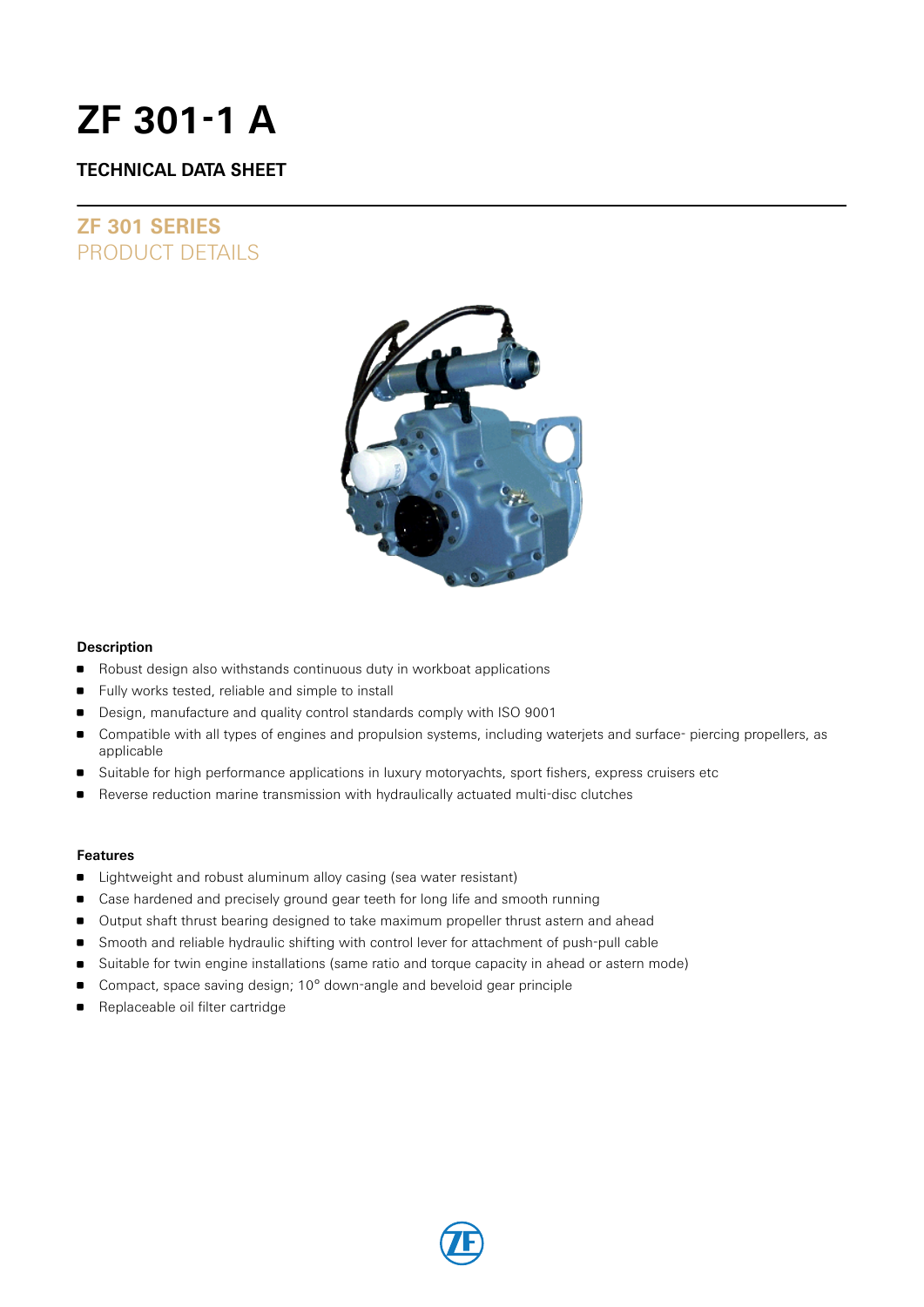# **ZF 301-1 A**

## **RATINGS**

| Power Factor<br>Ratios                                            |               |        | <b>Input Power Capacity</b> |          |          |          |          |          | Max. | Max. | Max.       |
|-------------------------------------------------------------------|---------------|--------|-----------------------------|----------|----------|----------|----------|----------|------|------|------------|
|                                                                   | kW/RPM hp/RPM |        | kW                          | hp       | kW       | hp       | kW       | hp       | kW   | hp   | <b>RPM</b> |
| Pleasure Duty - Diesel                                            | 2300 RPM      |        | 2500 RPM                    |          | 2800 RPM |          |          |          |      |      |            |
| 1.190*, 1.516*, 2.005, 2.551, 2.901                               | 0.1285        | 0.1723 | 296                         | 396      | 321      | 431      | 360      | 482      | 386  | 517  | 3000       |
| Light Duty - Diesel                                               |               |        |                             | 2100 RPM |          | 2500 RPM |          | 2800 RPM |      |      |            |
| $1.190^*$ , $1.516^*$ , 2.005, 2.551 $^*$ , 2.901 $^*$            | 0.1157        | 0.1552 | 243                         | 326      | 289      | 388      | 324      | 435      | 347  | 466  | 3000       |
| Medium Duty - Diesel                                              |               |        |                             | 2100 RPM |          | 2500 RPM |          | 2800 RPM |      |      |            |
| $1.190^*$ , $1.\overline{516}^*$ , 2.005, 2.551 $^*$ , 2.901 $^*$ | 0.0911        | 0.1222 | 191                         | 257      | 228      | 306      | 255      | 342      | 273  | 367  | 3000       |
| Continuous Duty - Diesel                                          |               |        |                             | 1800 RPM | 2100 RPM |          | 2300 RPM |          |      |      |            |
| 1.190*, 1.516*, 2.005, 2.551*, 2.901*                             | 0.0681        | 0.0913 | 123                         | 164      | 143      | 192      | 157      | 210      | 204  | 274  | 3000       |

\* Special Order Ratio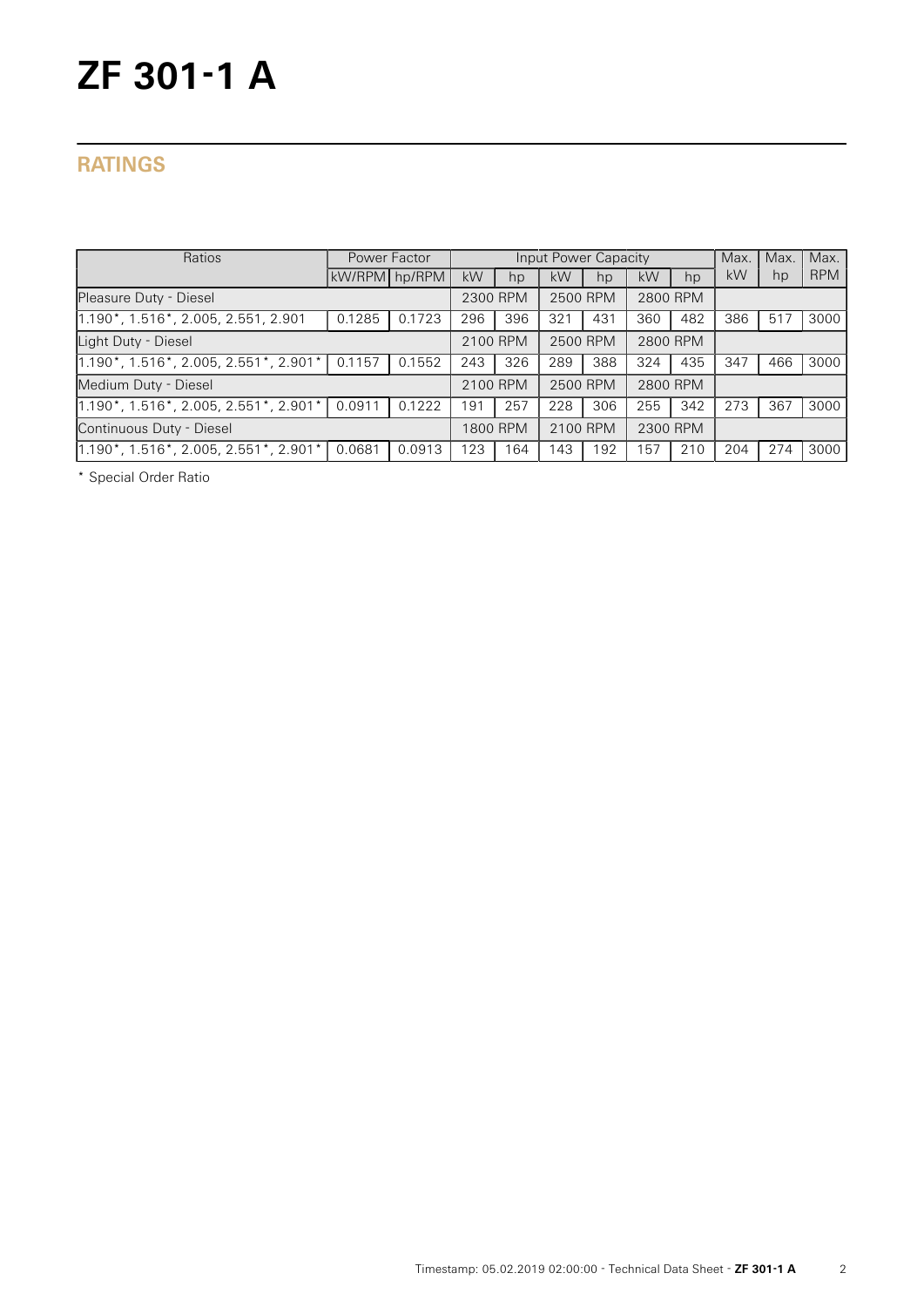# **ZF 301-1 A**

## **DIMENSIONS**





| $\forall$                                                                          | B <sub>1</sub>                                             | <b>B2</b> | H | H <sub>2</sub> |     |  |     | $\overline{2}$ |  |  |  |
|------------------------------------------------------------------------------------|------------------------------------------------------------|-----------|---|----------------|-----|--|-----|----------------|--|--|--|
| Millimeter (mm)                                                                    |                                                            |           |   |                |     |  |     |                |  |  |  |
| 55.9                                                                               | 295.0<br>235.0<br>167.0<br>235.0<br>324.0<br>88.0<br>484.0 |           |   |                |     |  |     |                |  |  |  |
| lnch (in)                                                                          |                                                            |           |   |                |     |  |     |                |  |  |  |
| 2.2                                                                                | 9.25<br>3.46<br>9.25<br>12.76<br>6.57<br>19.06<br>11.61    |           |   |                |     |  |     |                |  |  |  |
| Angle (°)<br>Weight (lb)<br>Weight (kg)<br>Amount of Oil (I)<br>Amount of Oil (qt) |                                                            |           |   |                |     |  |     |                |  |  |  |
| 10                                                                                 |                                                            | 87        |   | 192            | 6.0 |  | 6.4 |                |  |  |  |

# **BELL HOUSING DIMENSIONS**

|                  | А                                      |                         | B                                   |    | C  |    | L3   |      | <b>Bolt Holes</b> |                 |      |
|------------------|----------------------------------------|-------------------------|-------------------------------------|----|----|----|------|------|-------------------|-----------------|------|
| Name             |                                        |                         |                                     |    |    |    |      |      | No.               | <b>Diameter</b> |      |
|                  | mm                                     | $\overline{\mathsf{I}}$ | mm                                  | In | mm | in | mm   | in   |                   | mm              | in   |
| SAE 1            |                                        |                         | 511.2 20.13 530.2 20.87 554.0 21.81 |    |    |    | 80.0 | 3.15 | 12                | 12.0            | 0.47 |
| SAE <sub>2</sub> | 447.68 17.63 466.73 18.38 488.95 19.25 |                         |                                     |    |    |    | 34.5 | 1.36 | 12                | 10.32           | 0.41 |
| SAE <sub>3</sub> | 409.58 16.13 428.63 16.88 450.85 17.75 |                         |                                     |    |    |    |      |      | 12                | 10.32           | 0.41 |
| 3 CAT            |                                        |                         |                                     |    |    |    |      |      |                   |                 |      |



# **OUTPUT FLANGE DIMENSIONS**

|    |                         |                             |                         |    |                         |      |      | <b>Bolt Holes</b> |              |      |  |
|----|-------------------------|-----------------------------|-------------------------|----|-------------------------|------|------|-------------------|--------------|------|--|
|    |                         |                             |                         |    |                         |      |      | No.               | Diameter (E) |      |  |
| mm | $\overline{\mathsf{I}}$ | mm                          | $\overline{\mathsf{I}}$ | mm | $\overline{\mathsf{I}}$ | mm   |      |                   | mm           |      |  |
|    |                         | 146.0 5.75 120.65 4.75 76.2 |                         |    | 3.0                     | 14.0 | 0.55 | 6                 |              | 0.67 |  |